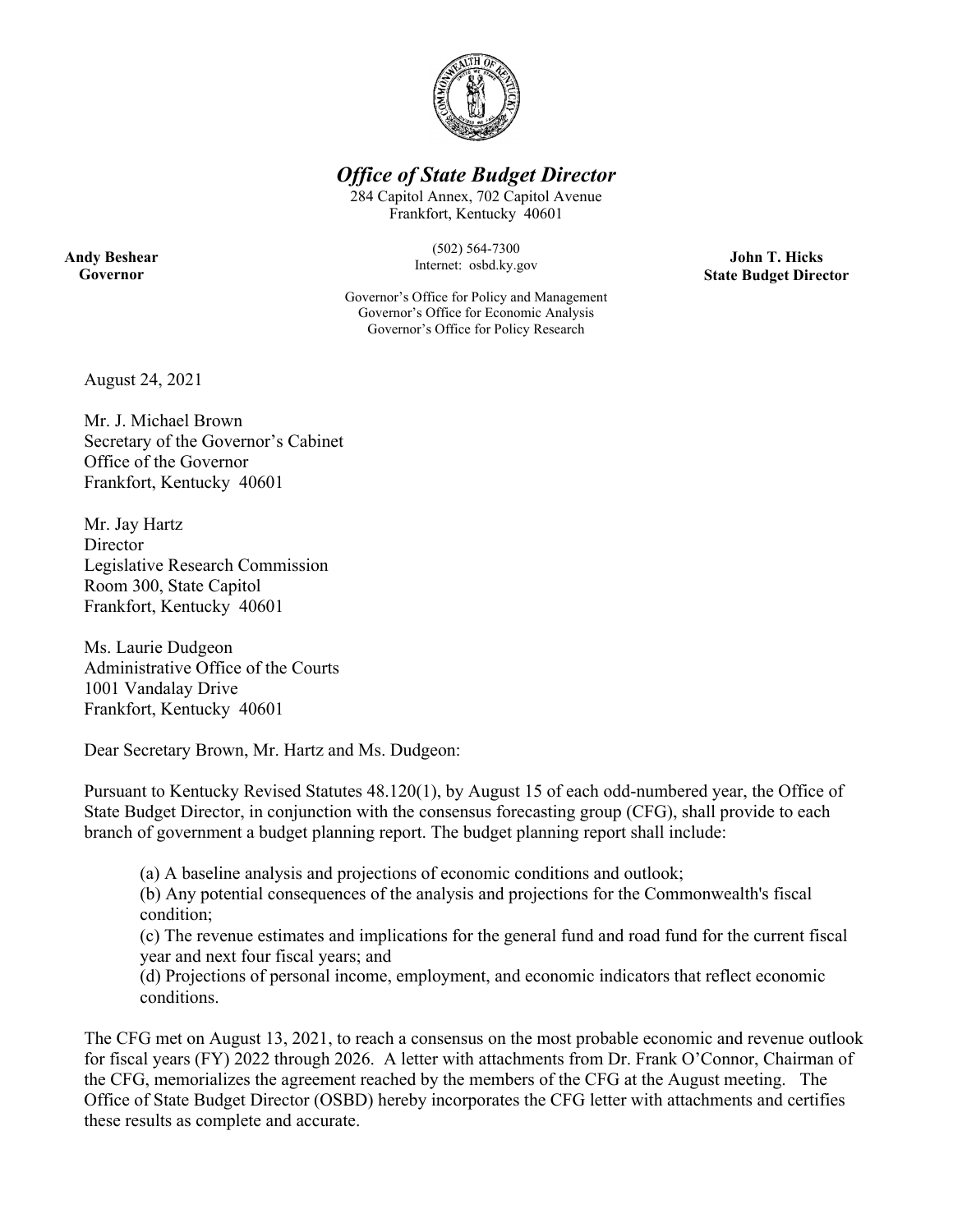Mr. Brown, Mr. Hartz, Ms. Dudgeon August 24, 2021 Page 2

Detailed revenue estimates may be found as an attachment to this letter. The revenue estimates agreed to by the CFG were based on the control, or baseline, forecast from IHS Markit. Some of the assumptions that formed the basis of the control forecast include the following:

- GDP growth rises to 6.7% in FY2022 and 3.0% in FY2023
	- o Previous pre-pandemic peak in real GDP reached in FY2021Q4
	- o COVID-19 vaccination rates outpace spread of new strains
	- o Previous stimulus efforts and \$1.9 trillion American Recovery Plan included in baseline.
	- o Forecast does not include \$4 trillion American Jobs Plan or American Family Plan
- Consumer spending surges 6.4% in FY2022 and 4.1% in FY2023, as spending on services continues to increase
- Federal Reserve maintains Federal Funds rates near 0%
- Several assumptions in the control scenario were assumed to be transitory
	- o Inventory building Disrupted supply chains have led to record low ratio of inventories to sales, and rebuilding inventories will significantly add to GDP over first two quarters of FY2022
	- $\circ$  Inflation Recent inflation pressures expected to slow, or even reverse, as supply chains recover, and labor force participation increases
	- o Motor Vehicles Resolving of supply chain issues will allow production levels to return to normal levels, resulting in decrease in PCE price index for vehicles, vehicle parts, and used vehicles
	- o Federal Fiscal Policy
		- Enhanced unemployment ends for all states on September 6, 2021; half of the states have already withdrawn from emergency unemployment programs
		- ARP expanded child tax credit and IRS is sending half of the credit in monthly installments through December 2021

When these national economic assumptions were used in the Kentucky Macro Model, the following growth rates were generated for the Kentucky economy through the forecasting horizon.

|                  | <b>KENTUCKY</b>    |                  |                      |                       |                   |  |  |  |  |  |
|------------------|--------------------|------------------|----------------------|-----------------------|-------------------|--|--|--|--|--|
|                  | Personal<br>Income | Wage &<br>Salary | Transfer<br>Payments | Nonfarm<br>Employment | Mfg<br>Employment |  |  |  |  |  |
|                  |                    |                  |                      |                       |                   |  |  |  |  |  |
| <b>FY20</b>      | 5.9%               | 0.8%             | 21.5%                | $-2.4%$               | $-3.9%$           |  |  |  |  |  |
| <b>FY21</b>      | 7.6%               | 5.5%             | 17.0%                | $-2.0%$               | $-0.8%$           |  |  |  |  |  |
| <b>FY22</b>      | 0.0%               | 7.8%             | $-15.7%$             | 4.1%                  | 3.9%              |  |  |  |  |  |
| FY <sub>23</sub> | 3.7%               | 4.5%             | 1.7%                 | 2.1%                  | 1.2%              |  |  |  |  |  |
| FY <sub>24</sub> | 3.6%               | 3.6%             | 3.9%                 | 0.8%                  | $-0.1%$           |  |  |  |  |  |
| <b>FY25</b>      | 4.2%               | 3.7%             | 5.4%                 | 0.5%                  | 0.0%              |  |  |  |  |  |
| FY <sub>26</sub> | 4.3%               | 3.6%             | 5.6%                 | 0.4%                  | $-0.1%$           |  |  |  |  |  |

The consensus revenue estimates that were agreed upon in the August 2021 meeting are not official estimates and do not constitute revisions to the enacted official estimates from the 2021 regular session of the General Assembly. For comparison purposes, however, the official enacted General Fund estimate for FY22 is \$11,849.8 million. The unofficial August CFG estimate for FY22 equaled \$12,940.5 million, which is \$1,090.7 million higher than the official estimate.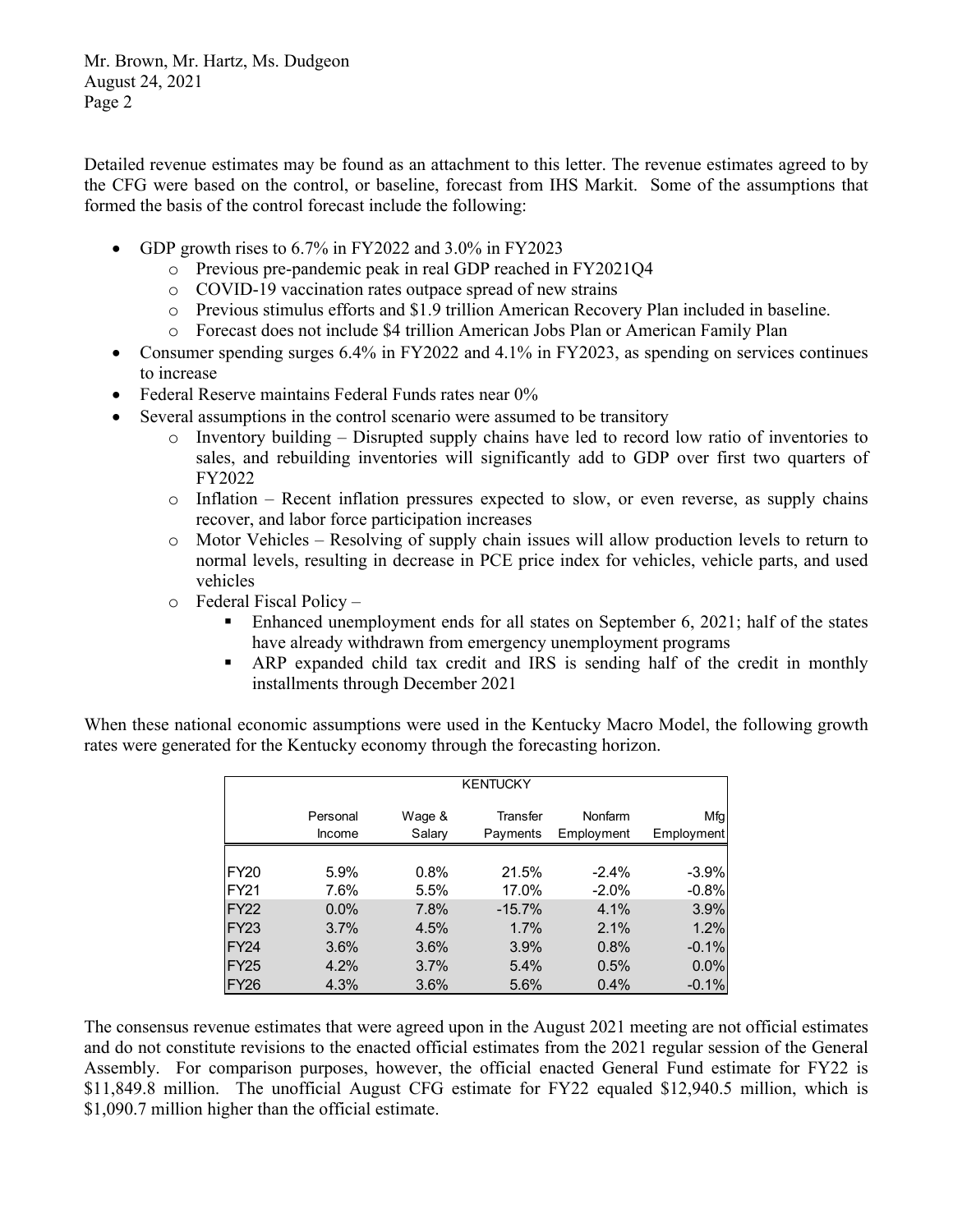Mr. Brown, Mr. Hartz, Ms. Dudgeon August 24, 2021 Page 3

The CFG will meet on or before October 15, 2021, pursuant to KRS 48.120(2) to reach a consensus on the preliminary estimates for FY2022 through 2024. Official estimates will be generated by the CFG later in the year in accordance with KRS 48.120(3).

Sincerely,

John J. Hicks

John T. Hicks State Budget Director

Copy with attachments to:

 Senator Robert Stivers, Senate President Representative David Osborne, Speaker of the House Senator Chris McDaniel, Chair, Interim Joint Committee on A&R Representative Jason Petrie, Chair, Interim Joint Committee on A&R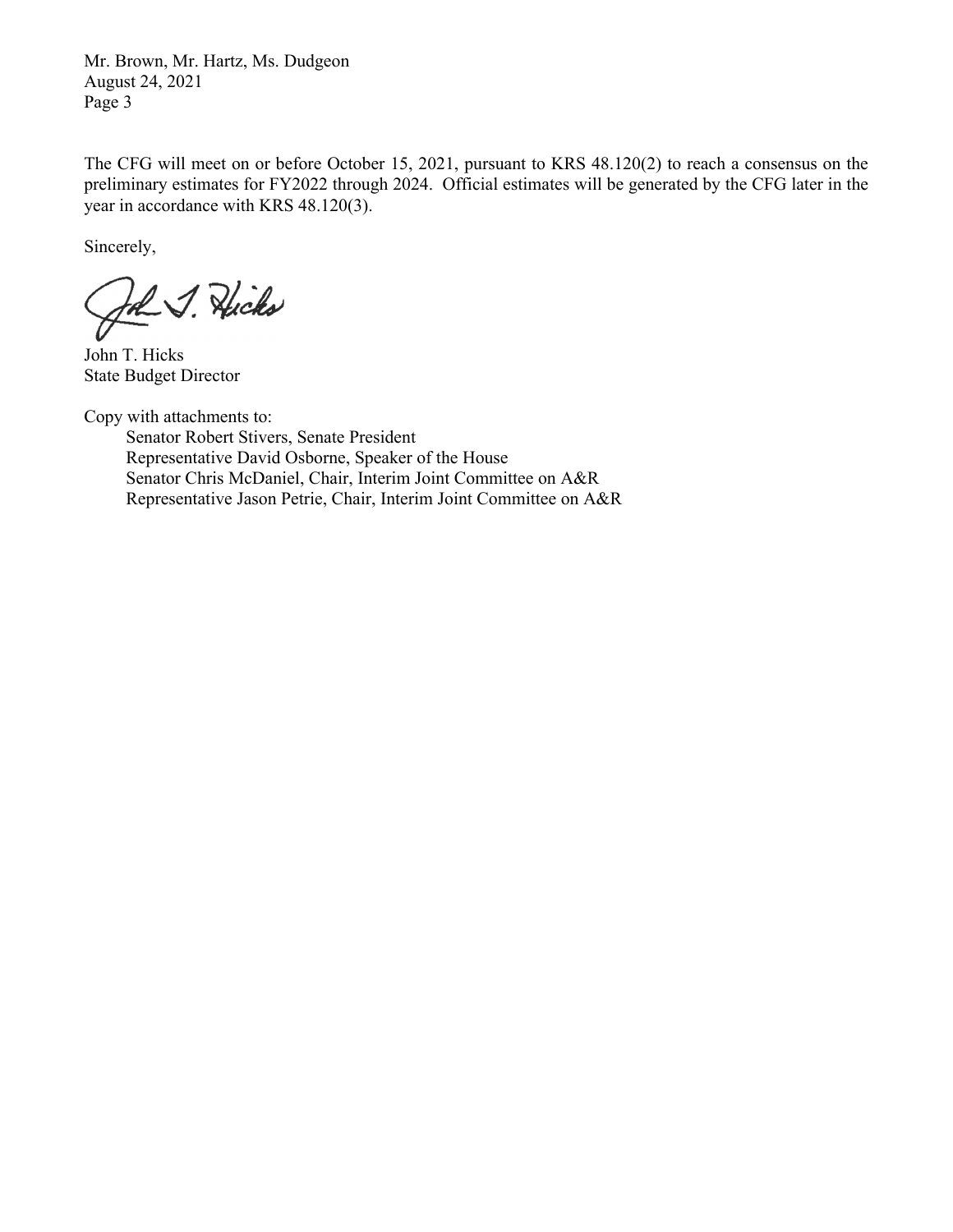#### **SENATE MEMBERS**

**Robert Stivers** President, LRC Co-Chair **David Givens** President Pro Tempore **Damon Thayer** Majority Floor Leader **Morgan McGarvey** Minority Floor Leader **Julie Raque Adams** Majority Caucus Chair **Reginald Thomas** Minority Caucus Chair **Mike Wilson**

Majority Whip **Dennis Parrett** Minority Whip



### **LEGISLATIVE RESEARCH COMMISSION**

State Capitol 700 Capital Avenue Frankfort KY 40601

#### **502-564-8100**

Capitol Fax 502-564-2922 Annex Fax 502-564-6543 legislature.ky.gov

> **Jay D. Hartz** Director

**David W. Osborne** Speaker, LRC Co-Chair **David Meade** Speaker Pro Tempore **Steven Rudy** Majority Floor Leader **Joni L. Jenkins** Minority Floor Leader **Suzanne Miles** Majority Caucus Chair **Derrick Graham** Minority Caucus Chair **Chad McCoy** Majority Whip

**Angie Hatton** Minority Whip

August 16, 2021

John Hicks State Budget Director Office of the State Budget Director Room 284, Capitol Annex Frankfort, Kentucky 40601

Dear Mr. Hicks:

Pursuant to KRS 48.120, this memo contains the budget planning revenue estimates for the General Fund, Road Fund, and Master Settlement Agreement (MSA) for the FY 2022 – FY 2026 period. The planning estimates were developed by the Consensus Forecasting Group (CFG) in conjunction with the Office of the State Budget Director in accordance with KRS 48.120(1) and were adopted at the CFG meeting held on August 13, 2021.

The budget planning revenue estimates for the current fiscal year (FY 2022) and the next four fiscal years  $(2023 – 2026)$  are listed below.

| <b>Fiscal Year</b> | <b>General Fund</b> | <b>Road Fund</b> | <b>MSA</b>    |
|--------------------|---------------------|------------------|---------------|
| FY 2022            | \$12,940,500,000    | \$1,685,800,000  | \$109,800,000 |
| FY 2023            | \$13,240,600,000    | \$1,701,100,000  | \$105,600,000 |
| FY 2024            | \$13,758,100,000    | \$1,694,200,000  | \$97,200,000  |
| FY 2025            | \$14,135,800,000    | \$1,723,300,000  | \$91,400,000  |
| FY 2026            | \$14,532,600,000    | \$1,748,500,000  | \$88,700,000  |

By October 15, 2021, the Consensus Forecasting Group, in accordance with their statutory responsibilities, will adopt the preliminary revenue estimates for the current fiscal year and the upcoming biennium. On or before the fifteenth legislative day of the upcoming 2022 Regular Session of the General Assembly, the Consensus Forecasting Group will adopt the final detailed revenue estimates for the General Fund, the Road Fund, and the MSA for the current and next two fiscal years.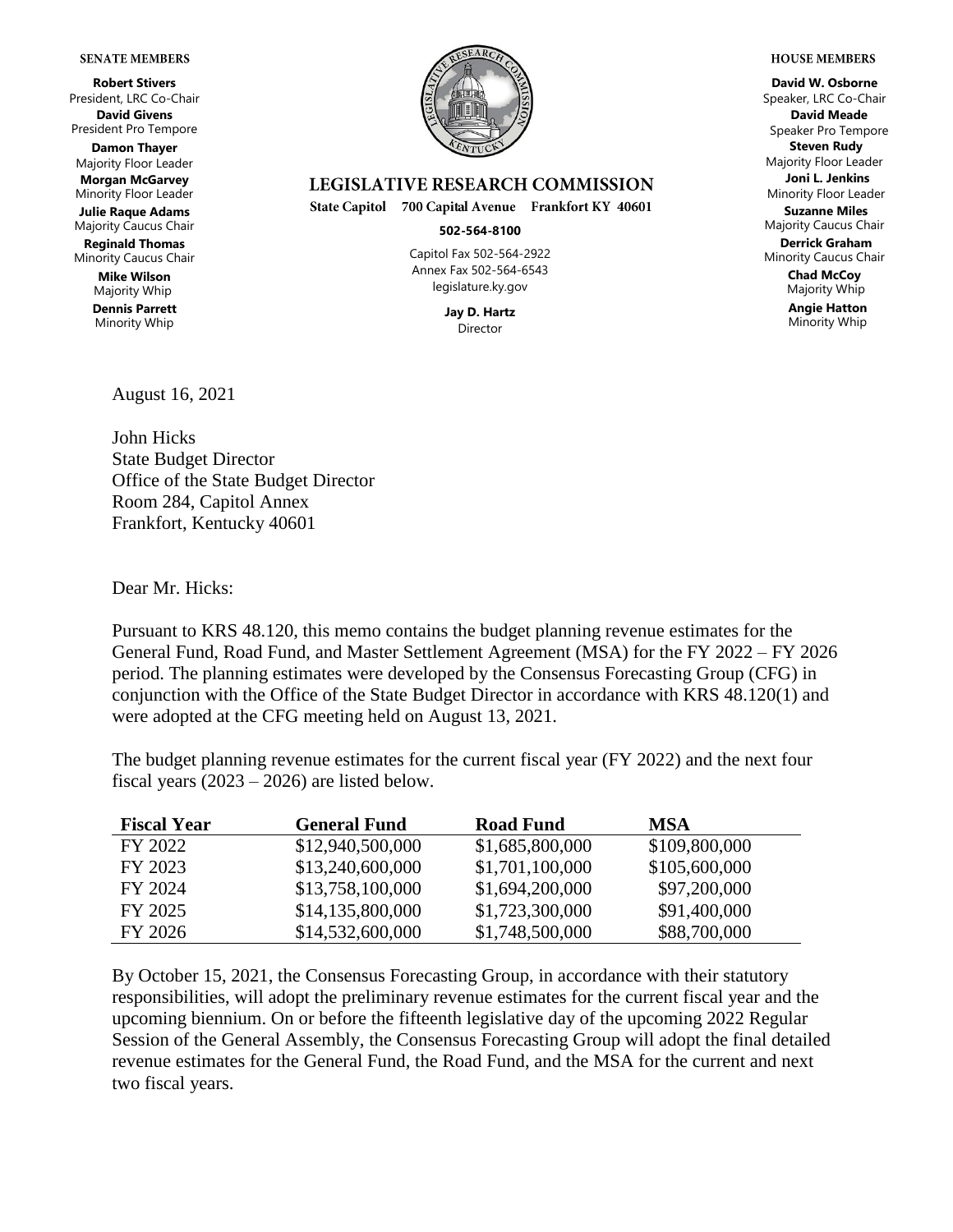Inherent in any revenue forecast is the risk that actual receipts may differ from their forecasted values. The Kentucky economic and revenue forecasts adopted by the CFG are directly linked to the national forecast provided by IHS Markit and represent an agreement as to the most likely outcome for revenues for the current fiscal year and the next two bienniums, given the information available on August 13, 2021.

Sincerely,

Ho Connor

Frank O'Connor Chairman, Consensus Forecasting Group Professor Emeritus of Economics Eastern Kentucky University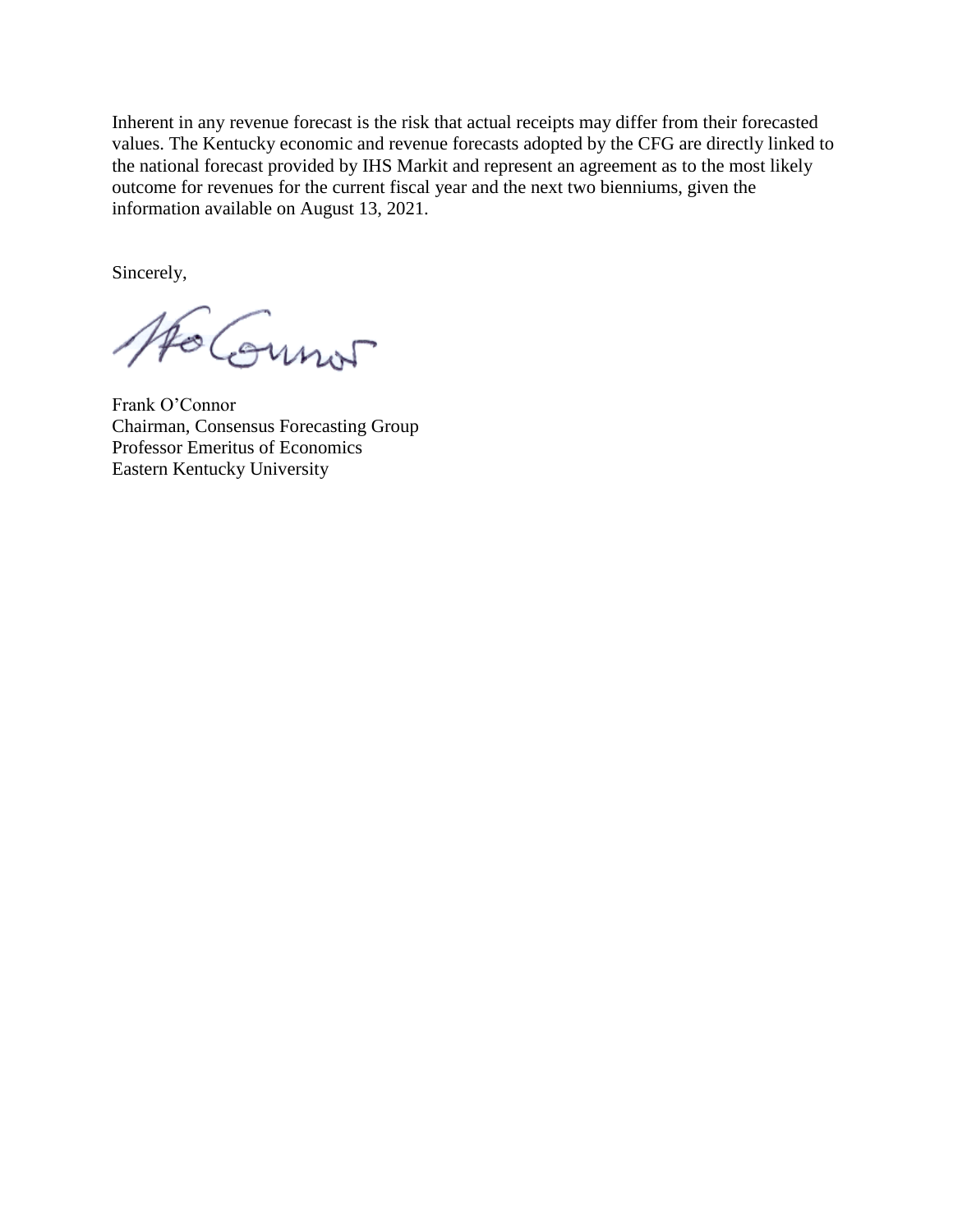# **General Fund GOEA Control Forecast FY22 - FY26 (Millions of Dollars) August 2021**

| <b>Control Scenario</b>   | <b>FY21</b> |         | <b>FY22</b> |         | <b>FY23</b> |         | <b>FY24</b> |        | <b>FY25</b> |         | <b>FY26</b> |         |
|---------------------------|-------------|---------|-------------|---------|-------------|---------|-------------|--------|-------------|---------|-------------|---------|
|                           | Actual      | $%$ Chg | Estimate    | $%$ Chg | Estimate    | $%$ Chg | Estimate    | %Chg   | Estimate    | $%$ Chg | Estimate    | $%$ Chg |
|                           |             |         |             |         |             |         |             |        |             |         |             |         |
| Individual Income         | 5,143.8     | 7.9     | 5,189.2     | 0.9     | 5,362.1     | 3.3     | 5,564.8     | 3.8    | 5,737.2     | 3.1     | 5,920.8     | 3.2     |
| Sales & Use               | 4,561.0     | 12.0    | 4,780.9     | 4.8     | 4,871.0     | 1.9     | 5,036.0     | 3.4    | 5,157.8     | 2.4     | 5,291.6     | 2.6     |
| Corp. Inc. & LLET         | 882.8       | 38.1    | 751.6       | $-14.9$ | 760.4       | 1.2     | 859.0       | 13.0   | 894.6       | 4.1     | 938.4       | 4.9     |
| Property                  | 702.5       | 9.3     | 711.0       | 1.2     | 735.7       | 3.5     | 759.9       | 3.3    | 783.2       | 3.1     | 807.3       | 3.1     |
| Lottery                   | 289.1       | 6.5     | 319.3       | 10.4    | 335.0       | 4.9     | 347.0       | 3.6    | 355.0       | 2.3     | 360.0       | 1.4     |
| Cigarettes                | 349.9       | $-1.4$  | 342.1       | $-2.2$  | 335.8       | $-1.8$  | 329.6       | $-1.8$ | 323.9       | $-1.7$  | 316.7       | $-2.2$  |
| Coal Severance            | 56.1        | $-4.7$  | 67.7        | 20.8    | 61.0        | $-9.9$  | 59.1        | $-3.1$ | 56.9        | $-3.7$  | 50.2        | $-11.8$ |
| Other                     | 842.2       | 10.4    | 778.7       | $-7.5$  | 779.6       | 0.1     | 802.7       | 3.0    | 827.2       | 3.1     | 847.6       | 2.5     |
| <b>Total General Fund</b> | 12,827.4    | 10.9    | 12,940.5    | 0.9     | 13,240.6    | 2.3     | 13,758.1    | 3.9    | 14,135.8    | 2.7     | 14,532.6    | 2.8     |